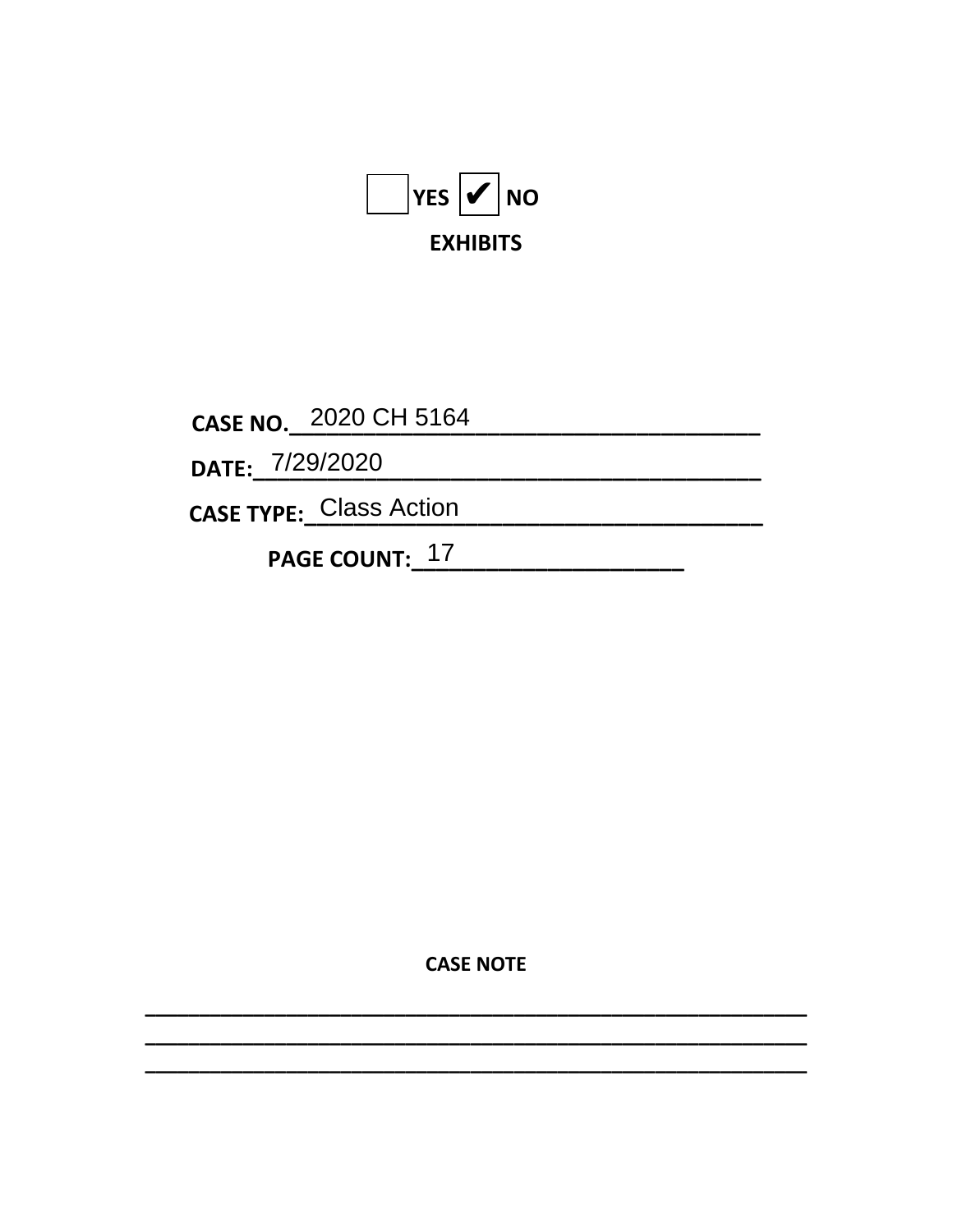# IN THE CIRCUIT COURT OF COOK COUNTY COUNTY DEPARTMENT, CHANCERY DIVISION

|                            | 2020CH05164                |
|----------------------------|----------------------------|
| DINO ANAGNOS,              |                            |
| KATERINA C. ANAGNOS,       | 9929114                    |
| Plaintiff,                 | Case Number: 2020CH05164   |
| V.                         | <b>JURY TRIAL DEMANDED</b> |
|                            |                            |
| ALLSTATE FIRE AND CASUALTY |                            |
| INSURANCE COMPANY,         |                            |
|                            |                            |
| Defendant.                 |                            |

## CLASS ACTION COMPLAINT

)

FILED

7/29/2020 2:04 PM DOROTHY BROWN CIRCUIT CLERK COOK COUNTY, IL

Plaintiffs, Dino Anagnos and Katerina C. Anagnos, by and through undersigned counsel and on behalf of themselves and all other similarly situated, hereby submit this Class Action Complaint against defendant Allstate Fire and Casualty Insurance Company, and in support thereof, states as follows:

## Nature of the Action

1. This action seeks class-wide relief for defendant Allstate Fire and

Casualty Insurance Company's failure to provide fair and appropriate insurance premium relief to its Illinois auto policyholders in the midst of the COVID-19 pandemic.

2. This is a proposed class action brought on behalf of all Illinois residents who were auto insurance policyholders of defendant Allstate Fire and Casualty Insurance Company as of March 1, 2020, and who have thereafter continued to be Allstate auto policyholders.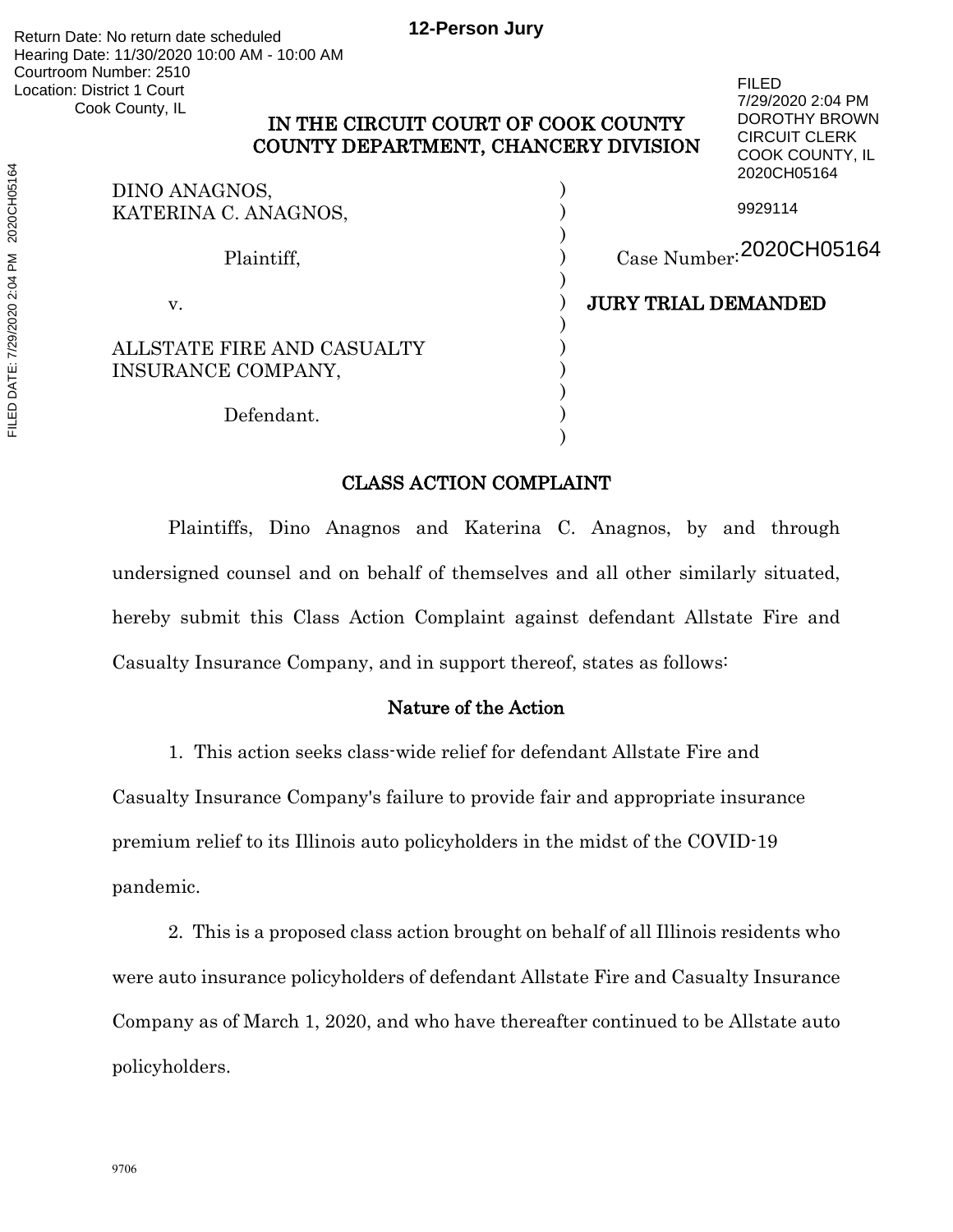#### The Parties

3. Plaintiffs, Dino Anagnos and Katerina C. Anagnos are residents of the State of Illinois, and a current auto insurance policyholder of defendant Allstate Fire and Casualty Insurance Company.

4. Defendant Allstate Fire and Casualty Insurance Company ("Allstate") is an Illinois corporation with offices at 2775 Sanders Road Northbrook, IL 60062. It is engaged in the business of insurance, and regularly sells automobile insurance in Illinois.

### Factual Background Applicable to the Proposed Class

5. Allstate is a prolific underwriter of automobile insurance in Illinois.

6. On information and belief, and throughout the entirety of the COVID-19 pandemic, Allstate has enjoyed a substantial share of the auto insurance market in Illinois. At all times relevant to this case, Allstate has derived substantial revenues and profits from the sale of auto insurance in Illinois.

### Jurisdiction and Venue

7. This Court has subject matter jurisdiction over the parties' controversy under Article VI, Section 9 of the Illinois Constitution.

9. Venue is proper in Cook County pursuant to ILCS 5/2-101 and 5/2-102 because Allstate is a resident of Cook County.

## The COVID-19 Pandemic and Its Relationship to Auto Insurance Premiums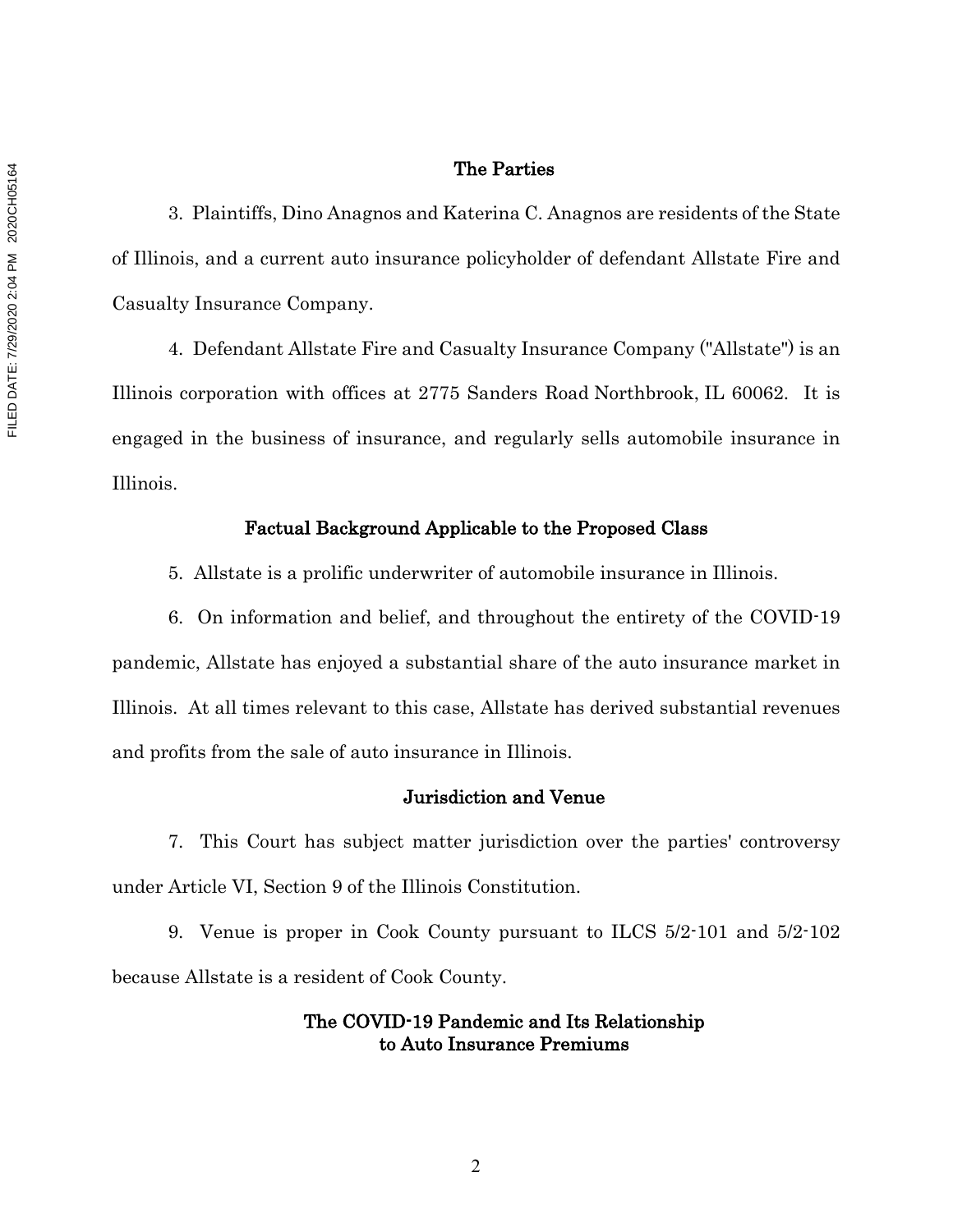10. COVID-19, short for "coronavirus disease 2019," is a novel, virus-borne, and potentially deadly respiratory illness. Since its emergence in late 2019, it has spread rapidly across the globe, reaching pandemic levels. On January 20, 2020, it was declared a "public health emergency of international concern" by the World Health Organization. A week later, the U.S. Secretary of Health and Human Services declared the virus a public health emergency in the United States.

11. COVID-19 is highly contagious and appears capable of spreading exponentially through transmission by persons who are symptomatic, asymptomatic, or pre-symptomatic.

12. As of the date of this complaint, the U.S. Centers for Disease Control and Prevention has recorded nearly 3.5 million cases of COVID-19, and over 135,000 COVID-related deaths, in the U.S. alone. Illinois, meanwhile, has thus far suffered over 7,000 COVID-related deaths.1

13. On March 9, 2020, Illinois Governor J.B. Pritzker issued the first of several Gubernatorial Disaster Proclamations with respect to the COVID-19 crisis. In that proclamation, Gov. Pritzker stated his finding, pursuant to Section 7 of the Illinois Emergency Management Agency Act, 20 ILCS 3305/7, that a disaster exists within the State of Illinois, and that "all counties in the State of Illinois" constitute "a disaster area."2

<sup>&</sup>lt;sup>1</sup> Https://coronavirus.illinois.gov/s/ (last visited July 16, 2020).

<sup>2</sup> Https://www2.illinois.gov/sites/gov/Documents/CoronavirusDisasterProc-3-12-2020.pdf (last visited July 16, 2020).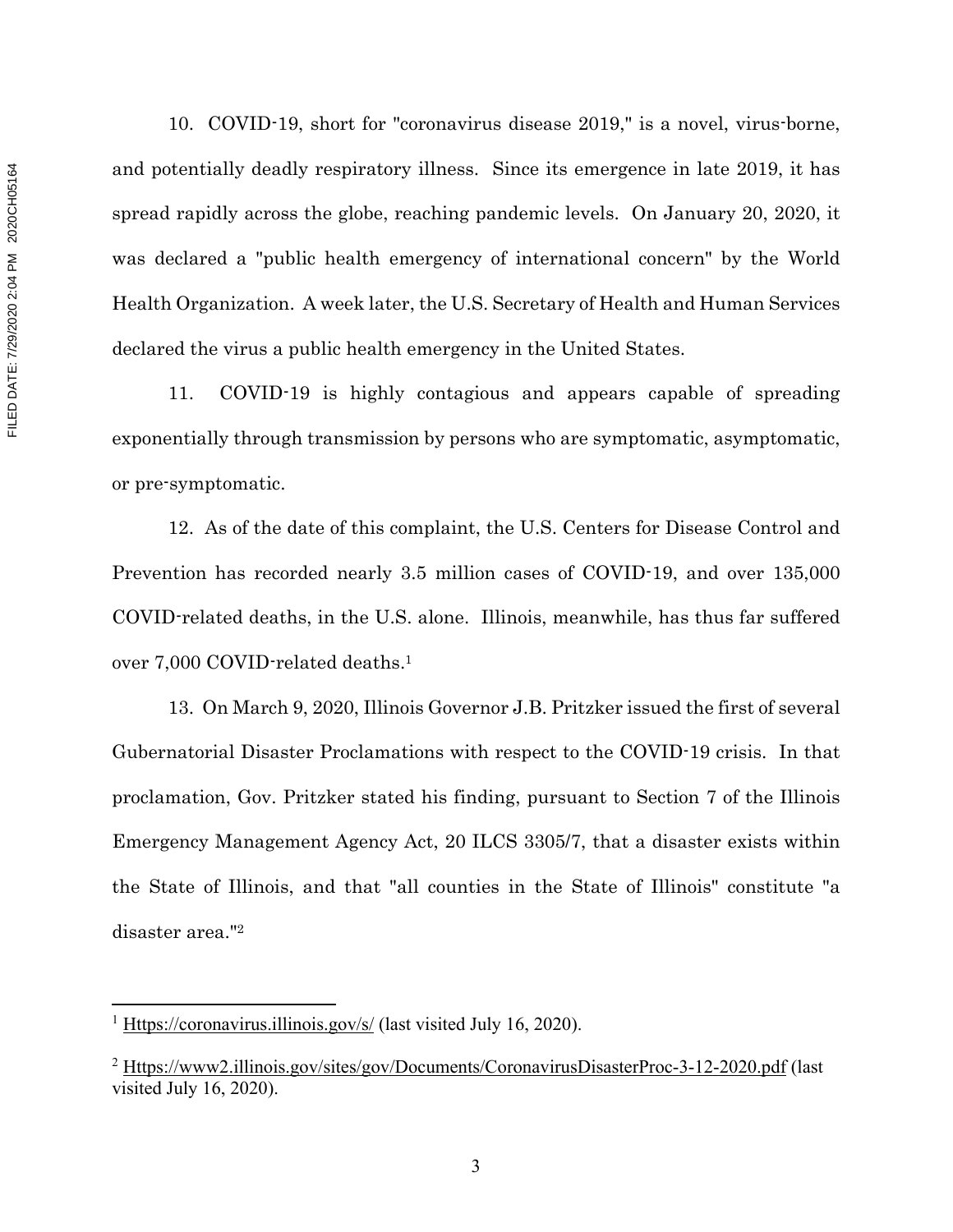14. On March 13, 2020, Gov. Pritzker issued his COVID-related Executive Orders 2020-04 and 2020-05, ordering the cancellation of "all public and private gatherings in the State of Illinois of 1,000 or more people," (effective March 17, 2020) and closing "all public and private schools in Illinois serving pre-kindergarten through 12th grade students[.]"3

15. On March 16, 2020, Gov. Pritzker issued his COVID-related Executive Order 2020-07, ordering "all businesses in the State of Illinois that offer food or beverages for on-premises consumption — including restaurants, bars, grocery stores, and food halls" to "suspend service for and . . . not permit on-premises consumption."4

16. On March 20, 2020, Gov. Pritzker issued his COVID-related Executive Order 2020-10, requiring (with specified exceptions) "all individuals currently living within the State of Illinois" to "stay at home or at their place of residence," and ordering "all nonessential businesses and operations in Illinois to cease."5

17. The practical effect of the COVID-19 crisis and the State of Illinois' response thereto has been to dramatically empty Illinois' roads of vehicle traffic. Simply stated, with nonessential businesses closed, with schools closed, and with

<sup>3</sup> Https://www2.illinois.gov/Pages/Executive-Orders/ExecutiveOrder2020-04.aspx; https://www2.illinois.gov/Pages/Executive-Orders/ExecutiveOrder2020-05.aspx (last visited July 16, 2020).

<sup>4</sup> Https://www2.illinois.gov/Pages/Executive-Orders/ExecutiveOrder2020-07.aspx (last visited July 16, 2020).

<sup>5</sup> Https://www2.illinois.gov/Pages/Executive-Orders/ExecutiveOrder2020-

<sup>10.</sup>aspx#:~:text=Stay%20at%20home%20or%20place,allowed%20in%20this%20Executive%20 Order (last visited July 16, 2020).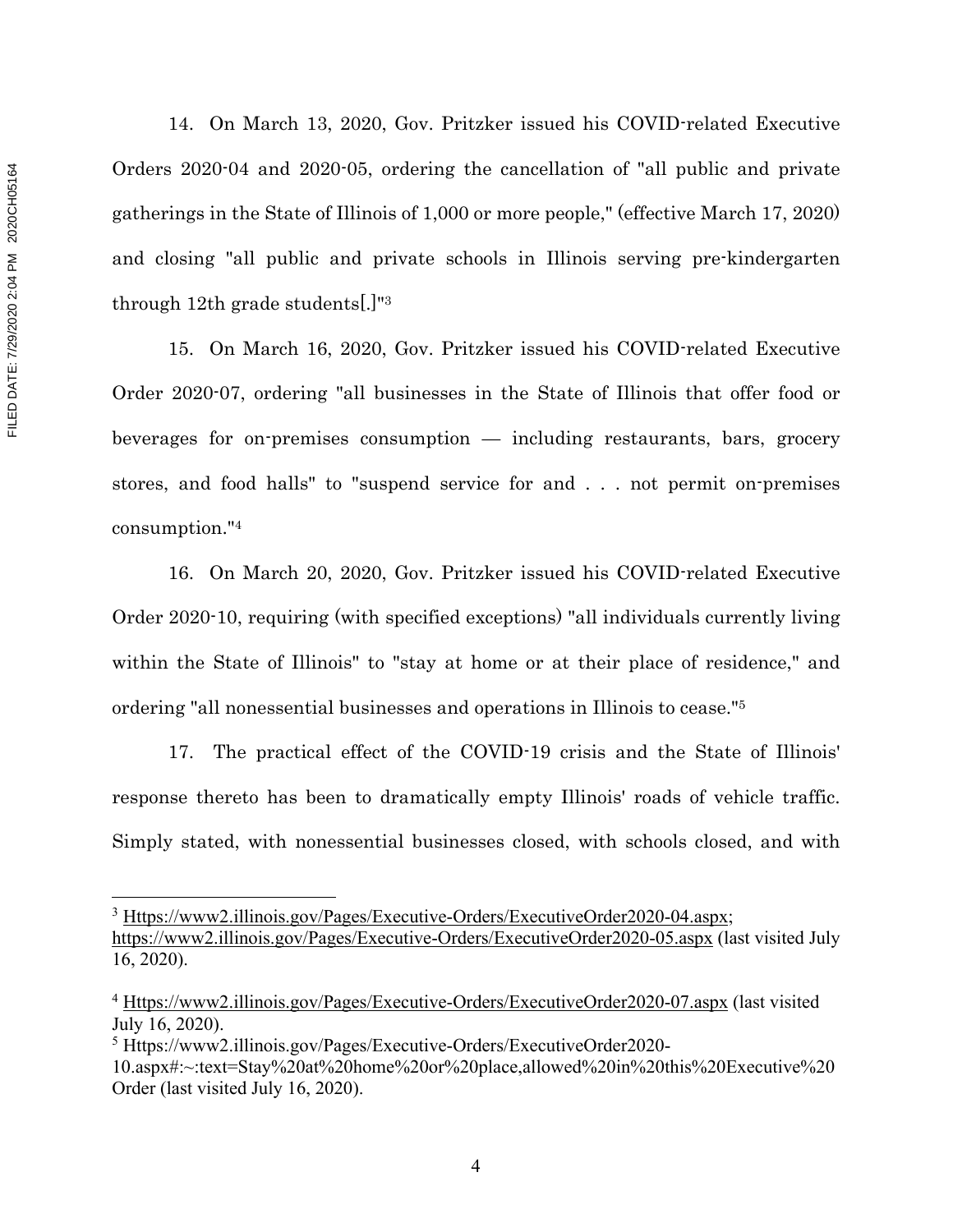people forced by the exigencies of a public health crisis to shelter in place, Illinois residents are driving less frequently and less far.

18. According to data collected by the Consumer Federation of America ("CFA"), this COVID-driven reduction in "vehicle miles" traveled by Illinois residents has been quite pronounced throughout Illinois.<sup>6</sup> For example, the CFA reports that vehicle miles traveled in Illinois dropped by:

- 42% during the seven-day period from March 15, 2020 to March 21, 2020;
- 67% during the seven-day period from March 22, 2020 to March 28, 2020;
- 67% during the seven-day period from March 29, 2020 to April 4, 2020;
- 67% during the seven-day period from April 5, 2020 to April 11, 2020;
- 68% during the seven-day period from April 12, 2020 to April 18, 2020; and
- 64% during the seven-day period from April 19, 2020 to April 25, 2020.

19. When fewer people drive fewer miles, fewer motor vehicle accidents — and, therefore, fewer auto insurance claims — are the result. The COVID-19 pandemic has thus led to a dramatic reduction in Illinois auto insurance claims. This profound drop in auto insurance claims (as compared to pre-COVID levels) will almost

 $6$  The Consumer Federation of America is a nonprofit association of over 250 consumer groups. Part of the Center for Economic Justice, the CFA works to advance the interests of consumers through research, advocacy, and education.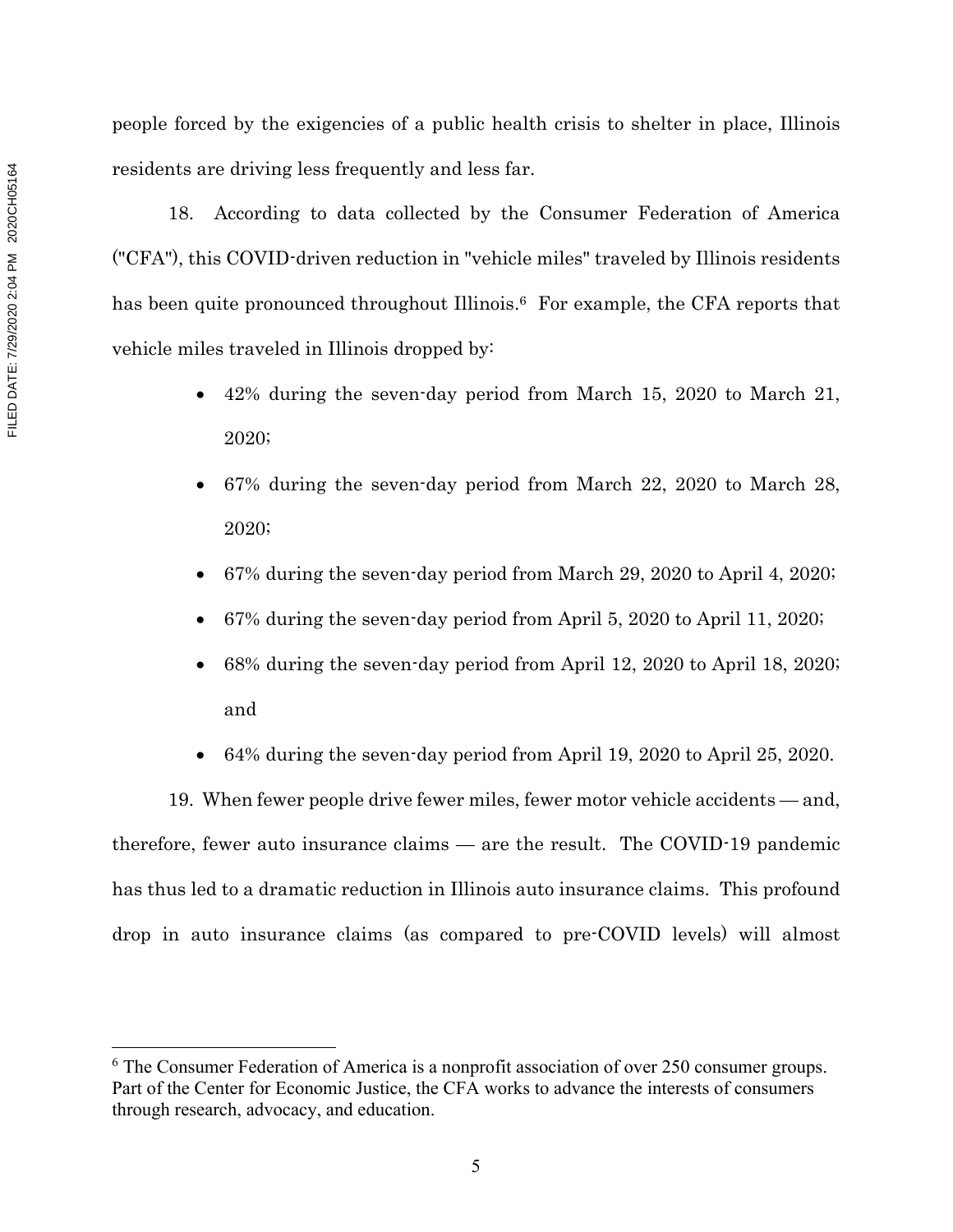certainly continue for the foreseeable future, and for as long as the COVID crisis continues.

20. In particular, the COVID-19 pandemic has led to a dramatic reduction in the number of Illinois auto insurance claims that have been submitted and will be submitted to Allstate.

21. Personal insurance rates are set to cover future expected claims and expenses. Auto insurers develop such rates by extrapolating from recent historical experience with premium payments, claims submitted, claim settlement expenses, and non-claim selling and administrative expenses, and then projecting future claims and costs from that data.

22. As a result of COVID-19 restrictions, auto insurers' (including Allstate's) assumptions about future claims in Illinois became dramatically overstated when, in mid-March of 2020, the state's roads emptied, and the frequency of motor vehicle accidents and insurance claims dropped precipitously and immediately. This rendered the premiums charged by Allstate to its Illinois policyholders grossly excessive, not only for new policyholders going forward, but also for existing policyholders whose premiums were based on the overstated and obsolete claim projections.

### Allstate's Wrongful Conduct

23. Recognizing the windfall in premiums that the auto insurance industry will reap as a result of COVID-19, many auto insurers have provided premium relief to their policyholders. For example, the State Farm companies, which possess the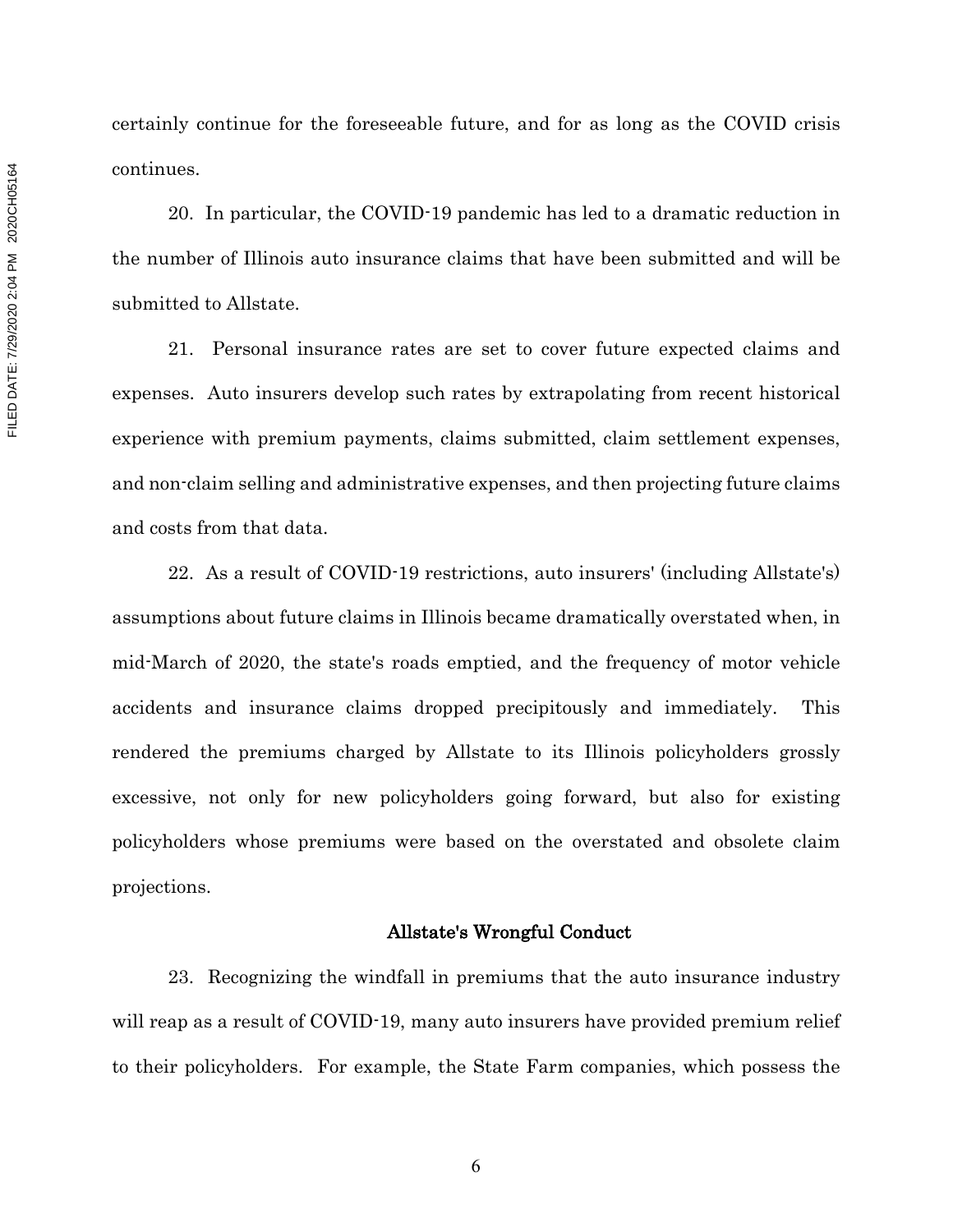largest market share for auto insurance in the U.S., have given their auto policyholders a 25% credit on premiums for the period from March 20, 2020 to May 31, 2020.

24. By contrast, the premium relief offered by Allstate to its Illinois policyholders has been grossly inadequate and designed to secure for Allstate an unearned and unfair windfall.

25. Specifically, in statements posted on its website (and still shown on that website as of the filing of this complaint), Allstate has provided a premium credit of 15% for the months of April, May and June.7 This, however, is inadequate as the COVID-19 crisis has rendered the premiums paid for these existing policies grossly excessive. A 15% credit falls far short of the relief that any fair and reasonable actuarial analysis would require.

27. Allstate's premium relief compares unfavorably to all or substantially all of the premium-relief programs established by other Illinois auto insurers in response to the COVID-19 crisis.

#### Class Certification Allegations

28. Dino Anagnos and Katerina C. Anagnos bring this action on behalf of themselves and all others similarly situated, as representative of the following proposed classes: All Illinois residents who were auto insurance policyholders of defendant Allstate as of March 1, 2020, and who have thereafter continued to be Allstate auto policyholders.

<sup>7</sup> https://www.allstate.com/covid.aspx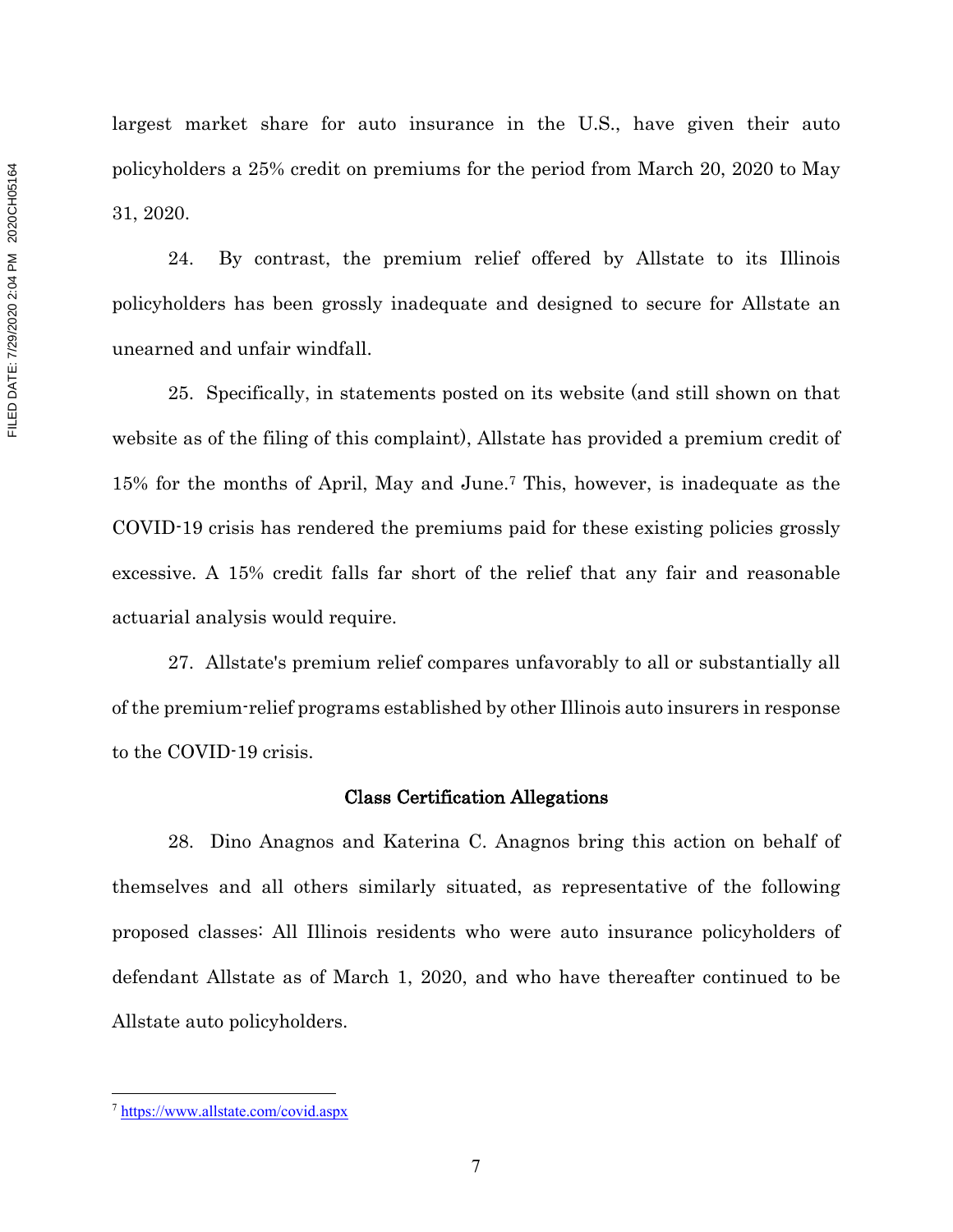29. This action is brought and may properly be maintained as a class action pursuant to 735 ILCS 5/2-801 because:

a. The proposed class is so numerous that the individual joinder of all absent class members is impracticable. While the exact number and identities of proposed class members is presently unknown, and can only be determined through investigation and discovery, plaintiff is informed and believes that the proposed class includes over 1,000 members.

b. There are questions of fact or law common to each member of the proposed class, and these common questions predominate over any questions affecting only individual members. Such common questions include:

i. Whether each member of the proposed class was a policyholder under an existing Allstate auto insurance policy as of March 1, 2020, and has since continued to be an Allstate policyholder;

ii. Whether each member of the proposed class has been offered or provided with the inadequate premium relief described in paragraph 25 above;

iii. Whether the fairness and/or reasonableness of Allstate's program of premium relief, as described in paragraph 25 above, is governed by the terms of its auto policies;

iv. Whether Allstate's offer or provision of premium relief, as described in paragraph 25 above, constitutes an unfair or deceptive act or practice;

v. Whether Allstate implemented its offer of premium relief, as described in paragraph 25 above, with the expectation that others would rely upon any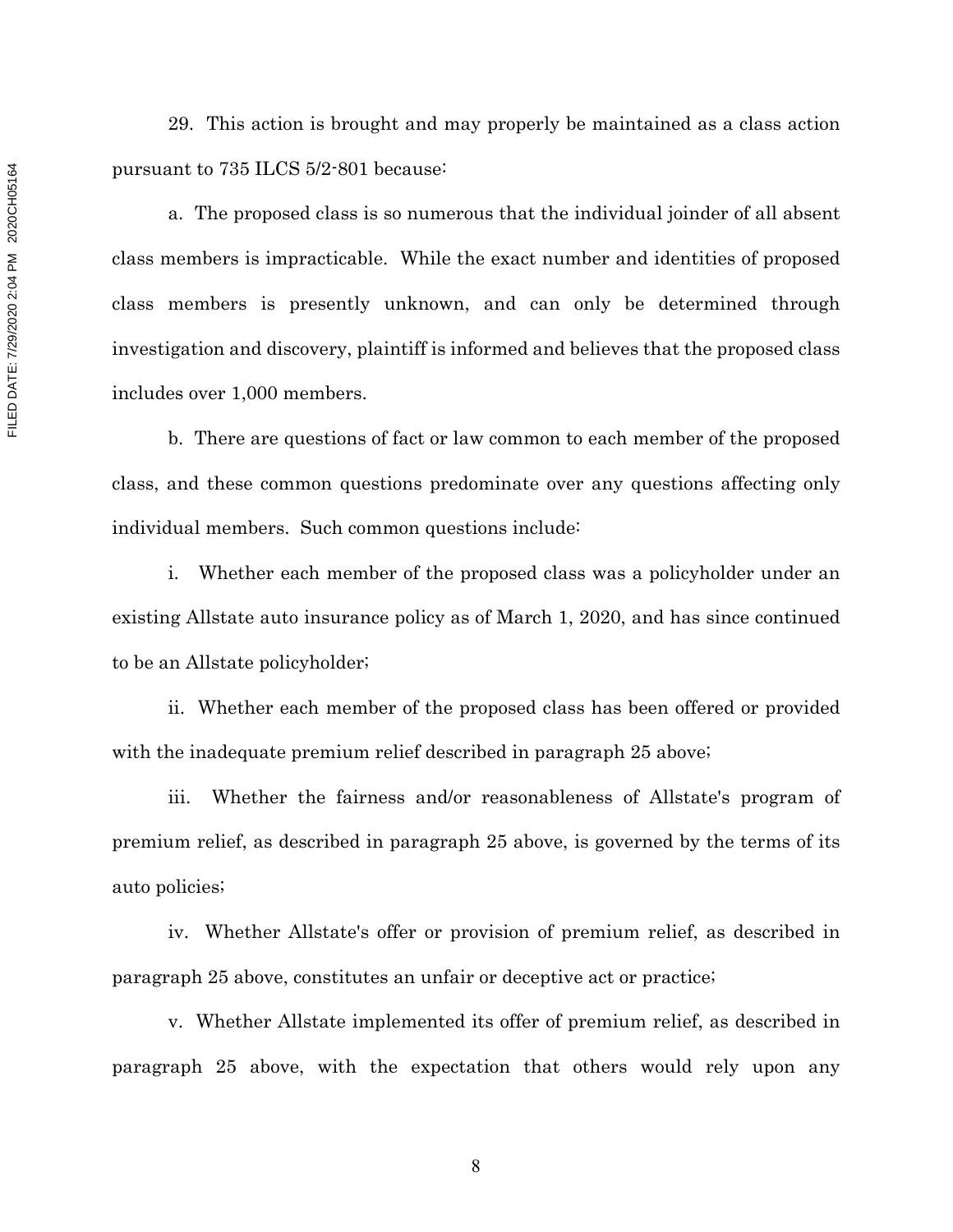misrepresentation, or any concealment or omission of material fact, subsumed within such offer;

vi. Whether Allstate's program of premium relief, as described in paragraph 25 above, is unfair and/or unreasonable;

vii. Whether Allstate's program of premium relief, as described in paragraph 25 above, constitutes a breach of the implied covenant of good faith and fair dealing contained in each of the company's Illinois auto policies;

viii. Whether Allstate's program of premium relief, as described in paragraph 25 above, results in unjust enrichment to Allstate; and

ix. Whether Allstate owes greater COVID-related premium relief to its Illinois auto policyholders.

c. The plaintiffs will fairly and adequately protect the interests of the proposed class.

d. Classwide resolution of the dispute is an appropriate method for the fair and efficient adjudication of the proposed class's controversy with Allstate.

## COUNT I

#### Declaratory Relief

30. Plaintiffs, Dino Anagnos and Katerina C. Anagnos, on behalf of themselves and all others similarly situated, repeats and incorporates by reference the allegations set forth in paragraphs 1 through 29 above.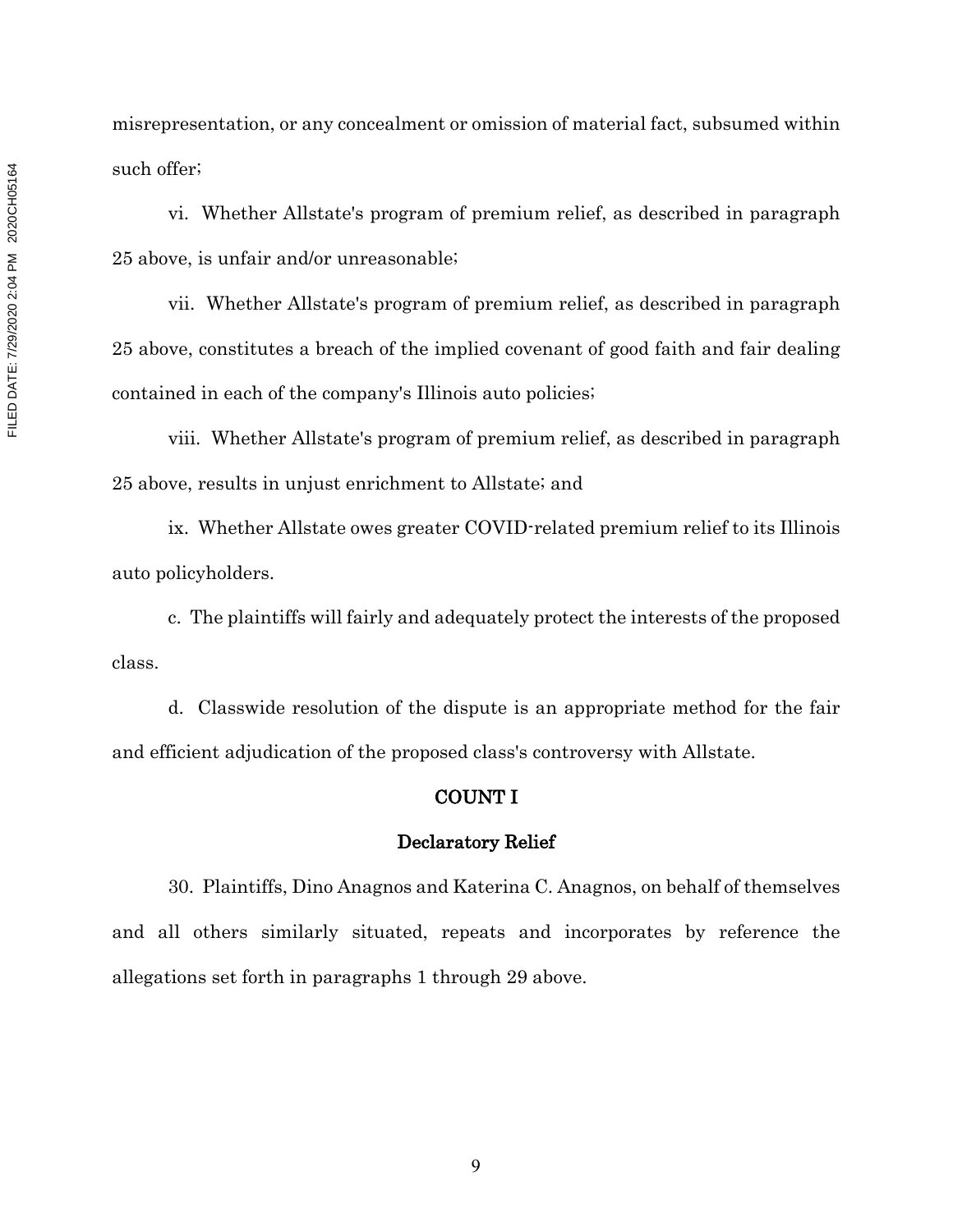31. Allstate's program of premium relief, as described in paragraph 25 above, unlawfully deprives its Illinois auto policyholders of the full and fair COVID-related premium relief to which they are entitled.

32. Allstate's program of premium relief, as described in paragraph 25 above, is designed to secure for Allstate, and has secured and will continue to secure for Allstate, an unfair windfall at the expense of Allstate's Illinois auto policyholders.

33. Allstate's program of premium relief, as described in paragraph 25 above, is unlawful.

34. An actual controversy of a justiciable nature exists between the plaintiffs, on behalf of themselves and all others similarly situated (on the one hand) and Allstate (on the other), concerning the parties' rights and obligations with respect to Allstate's program of COVID-related premium relief.

35. The controversy is of sufficient immediacy to justify the entry of a declaratory judgment.

36. An award of declaratory relief by this Court will terminate some or all of the existing controversy between the parties.

#### COUNT II

#### Illinois Consumer Fraud and Deceptive Business Practices Act

37. Plaintiffs, Dino Anagnos and Katerina C. Anagnos, on behalf of themselves and all others similarly situated, repeats and incorporates by reference the allegations set forth in paragraphs 1 through 36 above.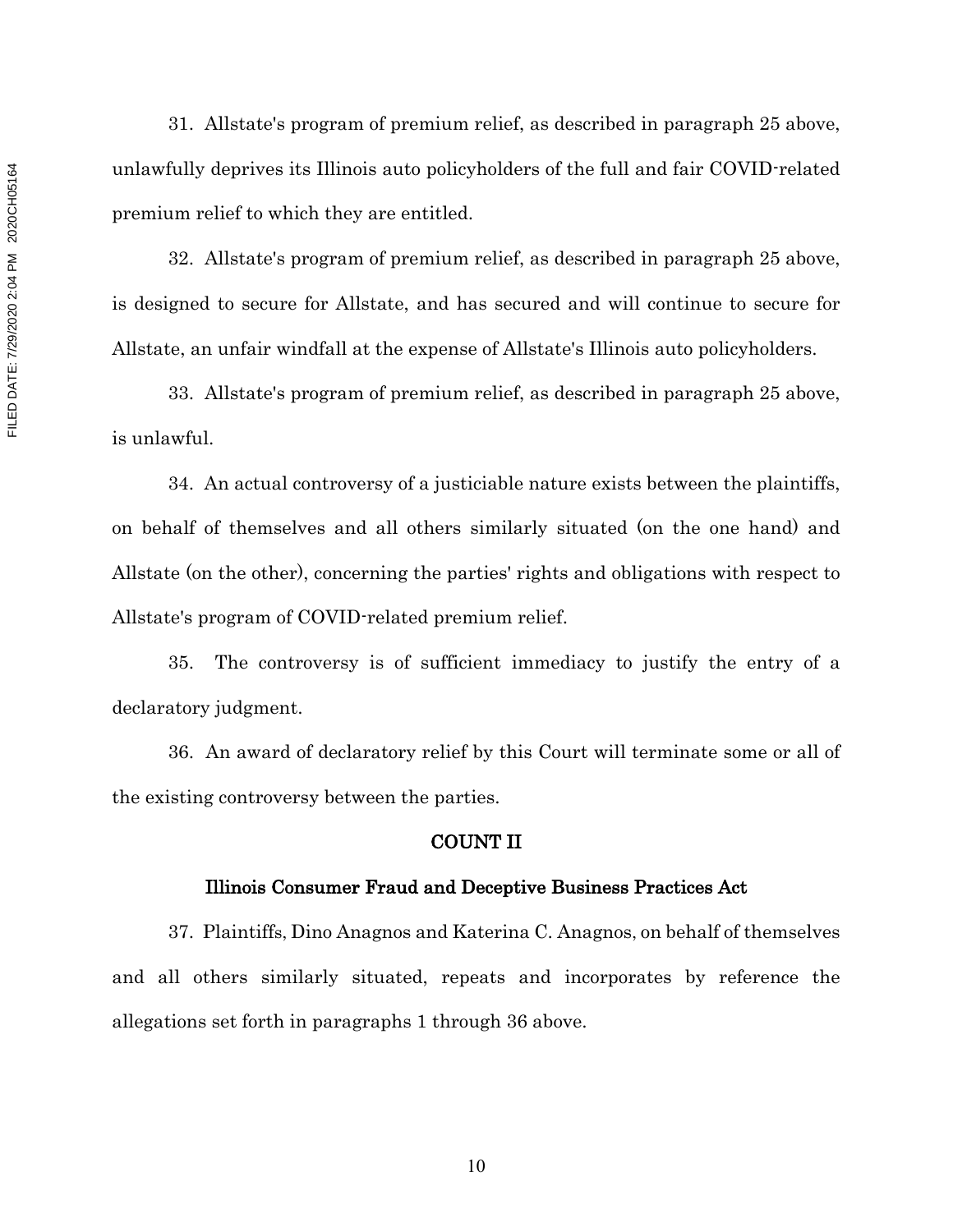38. The Illinois Consumer Fraud and Deceptive Business Practices Act

("ICFA") makes unlawful:

Unfair methods of competition and unfair or deceptive acts or practices, including but not limited to the use or employment of any deception, fraud, false pretense, false promise, misrepresentation or the concealment, suppression or omission of any material fact, with intent that others rely upon the concealment, suppression or omission of such material fact, or the use or employment of any practice described in Section 2 of the "Uniform Deceptive Trade Practices Act", approved August 5, 1965,1 in the conduct of any trade or commerce are hereby declared unlawful whether any person has in fact been misled, deceived or damaged thereby.

#### 815 ILCS 505/2.

39. In making its offer of premium relief, Allstate represented to its Illinois auto policyholders (implicitly, if not explicitly) that such offer is fair and reasonable, when in fact it is neither.

40. In making its offer of premium relief, Allstate concealed from its Illinois auto policyholders, or omitted to share with such policyholders, the inadequacy and unfairness of that offer. Allstate engaged in such conduct with the intent that others rely upon such concealment and/or omission.

41. In making its offer of premium relief, Allstate concealed from its Illinois auto policyholders, or omitted to share with such policyholders, the fact that such offer compares unfavorably to the COVID-19 premium relief offered by all or substantially all other Illinois auto insurers. Allstate engaged in such conduct with the intent that others rely upon such concealment and/or omission.

42. In making its offer of premium relief, Allstate expressly represented to its Illinois auto policyholders that they "we're committed to making sure that you have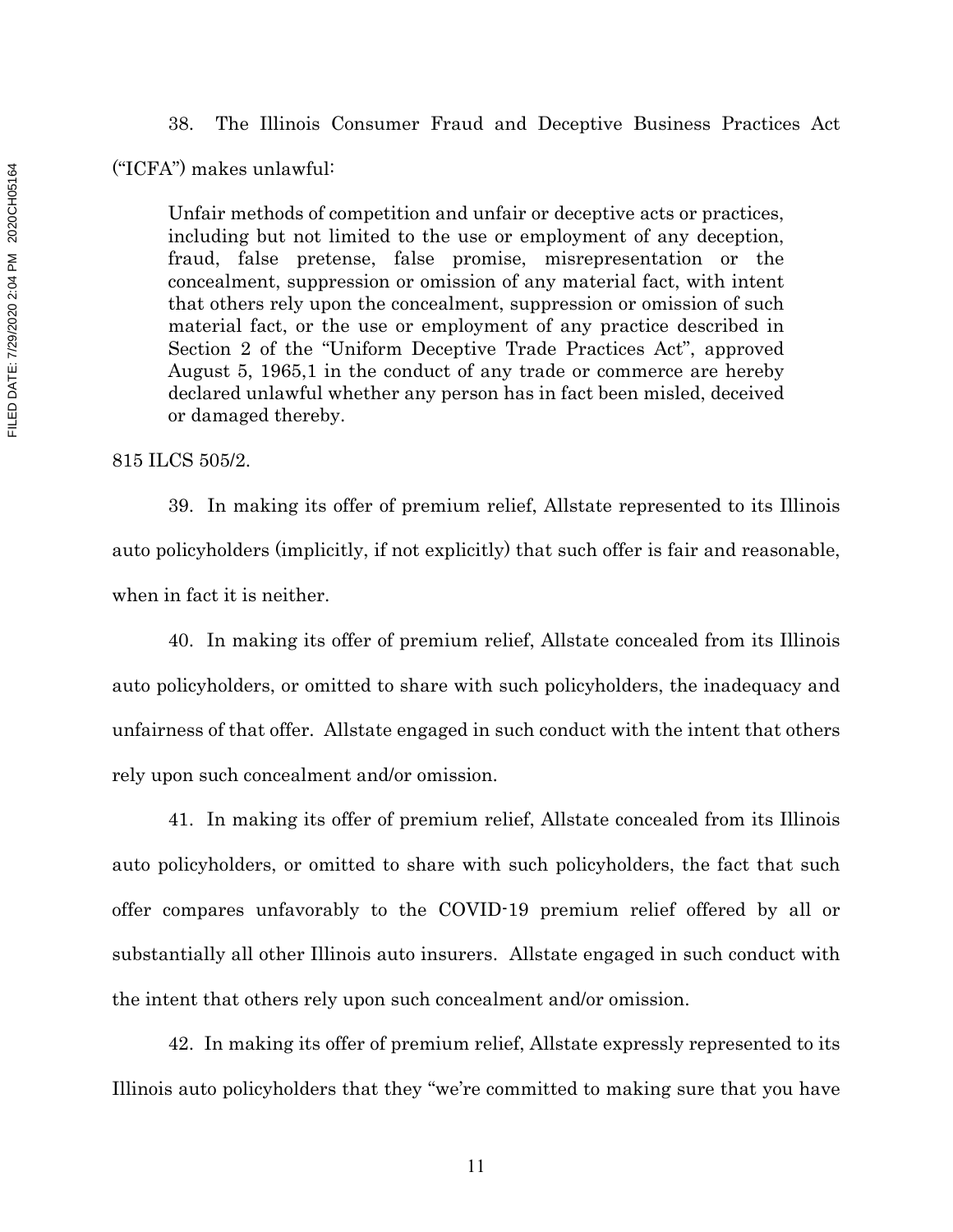the protection and support you need." Allstate engaged in such conduct with the intent that others rely upon such concealment and/or omission.

43. The facts concealed or omitted by Allstate, as alleged within this Count II, were and continue to be material facts in the context alleged herein.

44. Allstate's conduct, as alleged above, is in violation of 815 ILCS 505/2.

45. As a direct result of Allstate's violation of 815 ILCS 505/2, plaintiffs, Dino Anagnos and Katerina C. Anagnos on behalf of themselves and all others similarly situated have been deprived of the COVID-related premium relief to which they are fairly and lawfully entitled.

#### COUNT III

### COMMON LAW FRAUD

46. Plaintiffs, Dino Anagnos and Katerina C. Anagnos, on behalf of themselves and all others similarly situated, repeats and incorporates by reference the allegations set forth in paragraphs 1 through 45 above.

47. In making its offer of premium relief, Allstate represented to its Illinois auto policyholders (implicitly, if not explicitly) that such offer is fair and reasonable, when in fact it is neither. Allstate engaged in such conduct with the intent that its existing Illinois auto policyholders rely upon such representation.

48. In making its offer of premium relief, Allstate concealed from its Illinois auto policyholders, or omitted to share with such policyholders, the inadequacy and unfairness of that offer. Allstate engaged in such conduct with the intent that its existing Illinois auto policyholders rely upon such concealment and/or omission.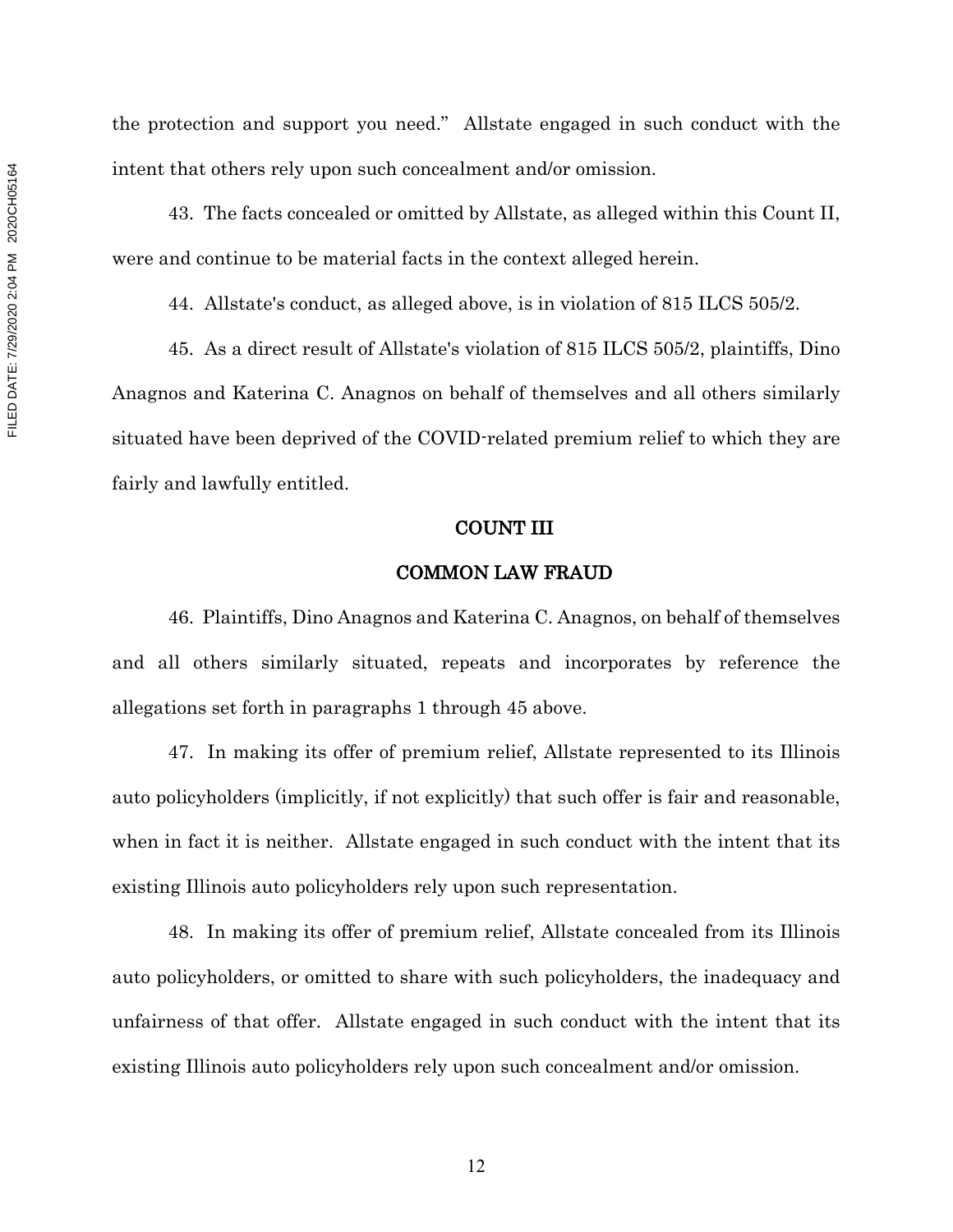49. In making its offer of premium relief, Allstate has concealed from its Illinois auto policyholders, or omitted to share with such policyholders, the fact that such offer compares unfavorably to the COVID-19 premium relief offered by all or substantially all other Illinois auto insurers. Allstate engaged in such conduct with the intent that its existing Illinois auto policyholders rely upon such concealment and/or omission.

50. In making its offer of premium relief, Allstate expressly represented to its Illinois auto policyholders that they are "committed to helping you through this challenging time[;]" however, Allstate engaged in such conduct with the intent that its existing Illinois auto policyholders rely upon such representation.

51. The facts represented, concealed, or omitted by Allstate, as alleged within this Count III, were and continue to be material facts in the context alleged herein.

52. In making its offer of premium relief, Allstate knew or believed that its representations and/or omissions, as alleged within this Count III, were false and/or deceptive.

53. Allstate's existing auto policyholders, including plaintiff, justifiably relied on the express and/or implied representations subsumed within the company's offer of premium relief.

In addition, under the facts as alleged herein, such justifiable reliance is presumed.

54. As a direct result of Allstate's acts of common law fraud, plaintiffs Dino Anagnos and Katerina C. Anagnos, on behalf of themselves and all others similarly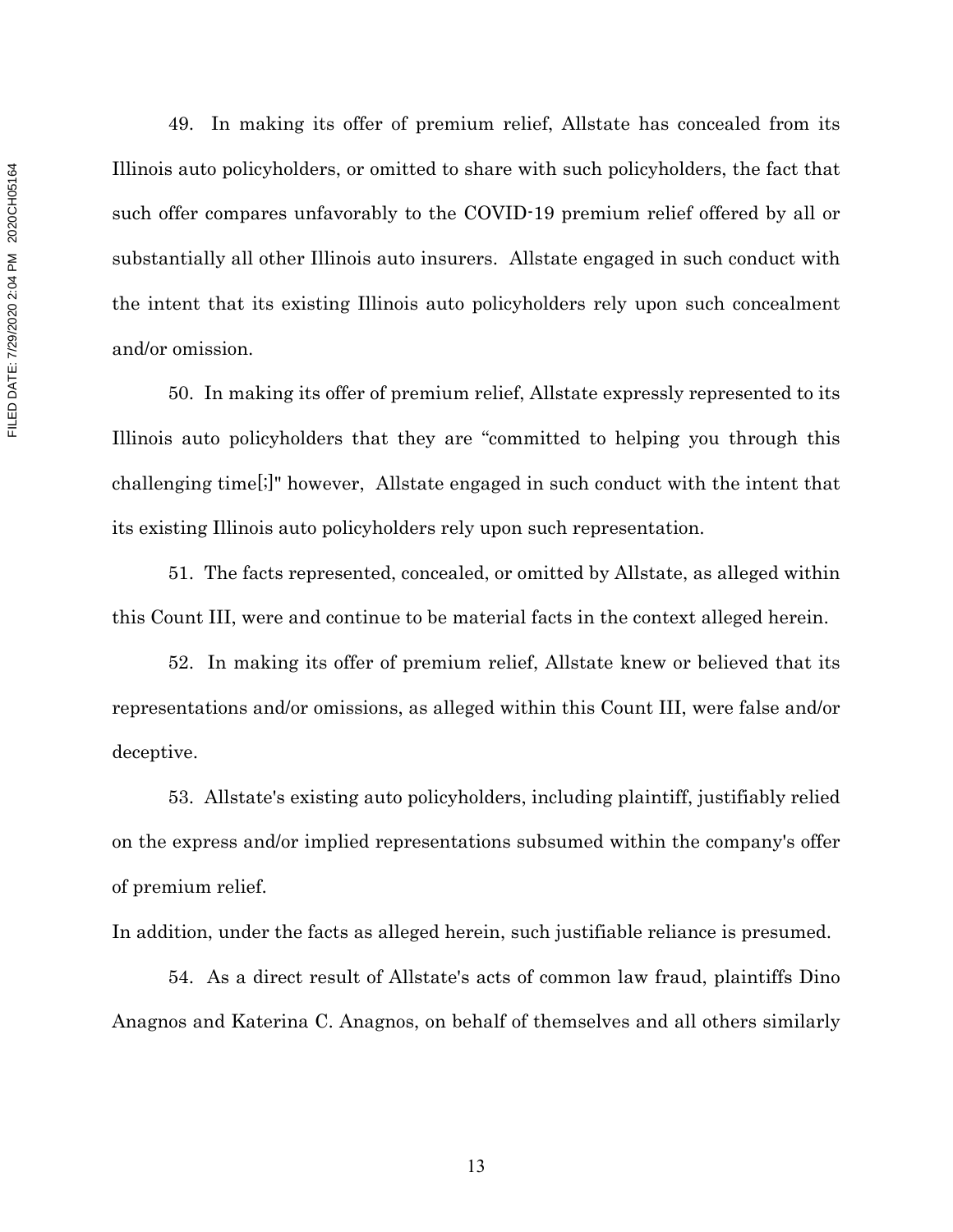situated, have been deprived of the COVID-related premium relief to which they are fairly and lawfully entitled.

### COUNT IV

#### Bad-Faith Breach of Contract

55. Plaintiffs, Dino Anagnos and Katerina C. Anagnos, on behalf of themselves and all others similarly situated, repeats and incorporates by reference the allegations set forth in paragraphs 1 through 54 above.

56. Each existing Allstate auto insurance policy in the State of Illinois contains an implied covenant of good faith and fair dealing.

57. By undertaking to (ostensibly) provide its Illinois auto policyholders with COVID-related premium relief, while limiting such relief in a manner that is grossly inadequate, grossly unfair, and designed to secure a windfall for Allstate at the expense of such policyholders, Allstate has breached the implied covenant of good faith and fair dealing contained within each such policyholder's Illinois auto policy.

58. As a direct result of Allstate's bad faith breach of contract, plaintiffs Dino Anagnos and Katerina C. Anagnos, on behalf of themselves and all others similarly situated, have been deprived of the COVID-related premium relief to which they are fairly and lawfully entitled.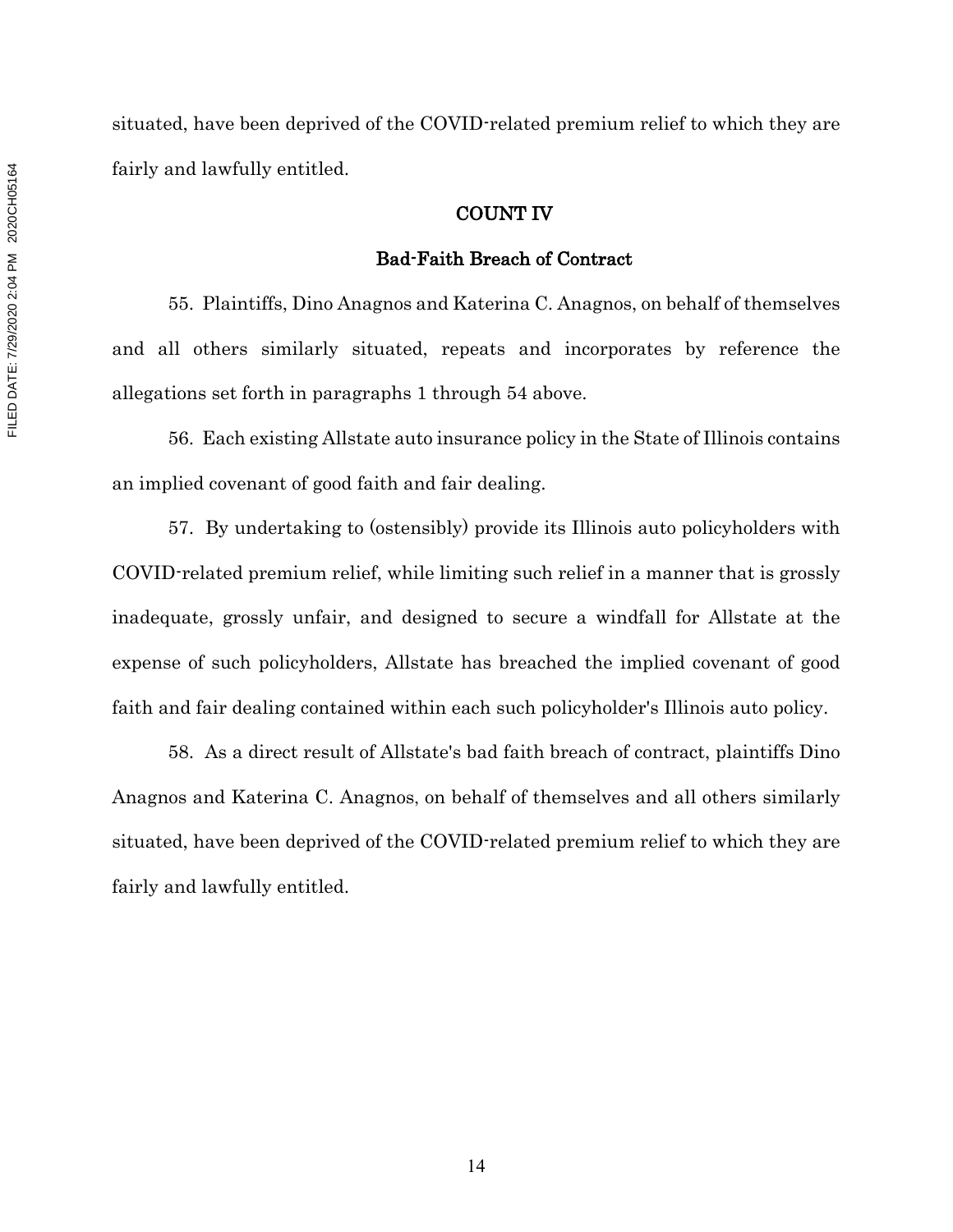#### COUNT V

#### Unjust Enrichment

59. Plaintiffs, Dino Anagnos and Katerina C. Anagnos, on behalf of themselves, and all others similarly situated, repeats and incorporates by reference the allegations set forth in paragraphs 1 through 58 above.

60. By engaging in the conduct alleged herein, Allstate has unjustly retained a benefit to the detriment of its existing Illinois auto policyholders. Allstate's retention of such benefit violates fundamental principles of justice, equity, and good conscience.

60. To the extent that Allstate's conduct as alleged herein is not governed by any express contract, Plaintiffs, Dino Anagnos and Katerina C. Anagnos, on behalf of themselves and all others similarly situated are properly entitled to recover from Allstate for Allstate's unjust enrichment in connection with its program of COVIDrelated premium relief.

WHEREFORE, Plaintiffs, Dino Anagnos and Katerina C. Anagnos, on behalf of themselves and all others similarly situated respectfully request that this Court enter judgment as follows:

a. Entering an Order certifying the plaintiff class, appointing plaintiff as representative of that class, and appointing plaintiff's counsel to represent the class, all pursuant to ILCS 5/2-101 and 5/2-102;

b. Declaring the parties' rights, duties, status or other legal relations;

c. Entering the judicial declarations sought by this complaint;

FILED DATE: 7/29/2020 2:04 PM 2020CH05164 FILED DATE: 7/29/2020 2:04 PM 2020CH05164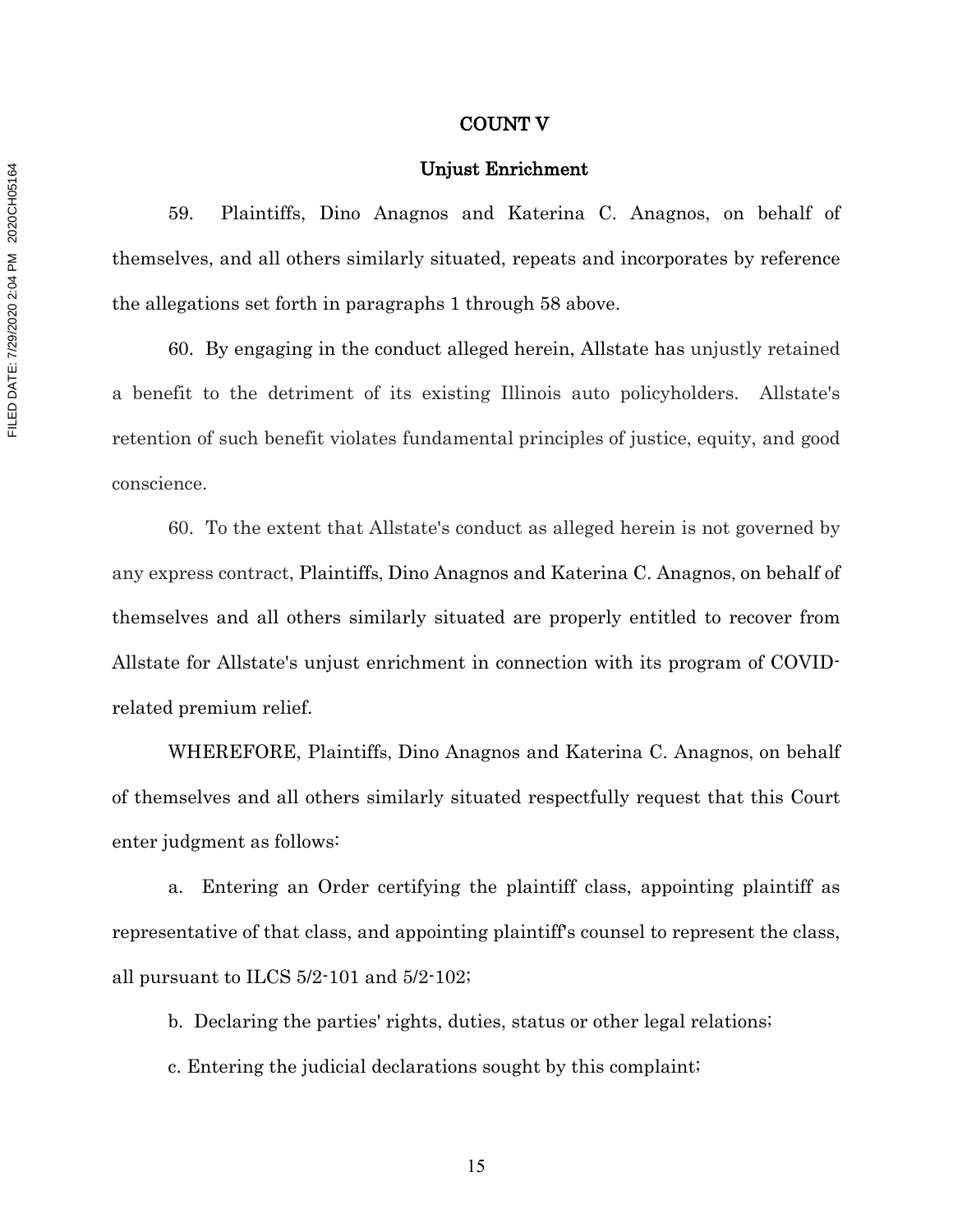d. Awarding compensatory damages to plaintiff and all others similarly situated for Allstate's acts of statutory consumer fraud and/or common law fraud;

f. Awarding compensatory damages to plaintiff and all others similarly situated for Allstate's bad-faith breach of contract;

g. Awarding compensatory damages to plaintiff and all others similarly situated for Allstate's unjust enrichment;

h. Awarding to plaintiff and all others similarly situated all costs of this action; and

i. Awarding such other and further relief as this Court deems just and appropriate.